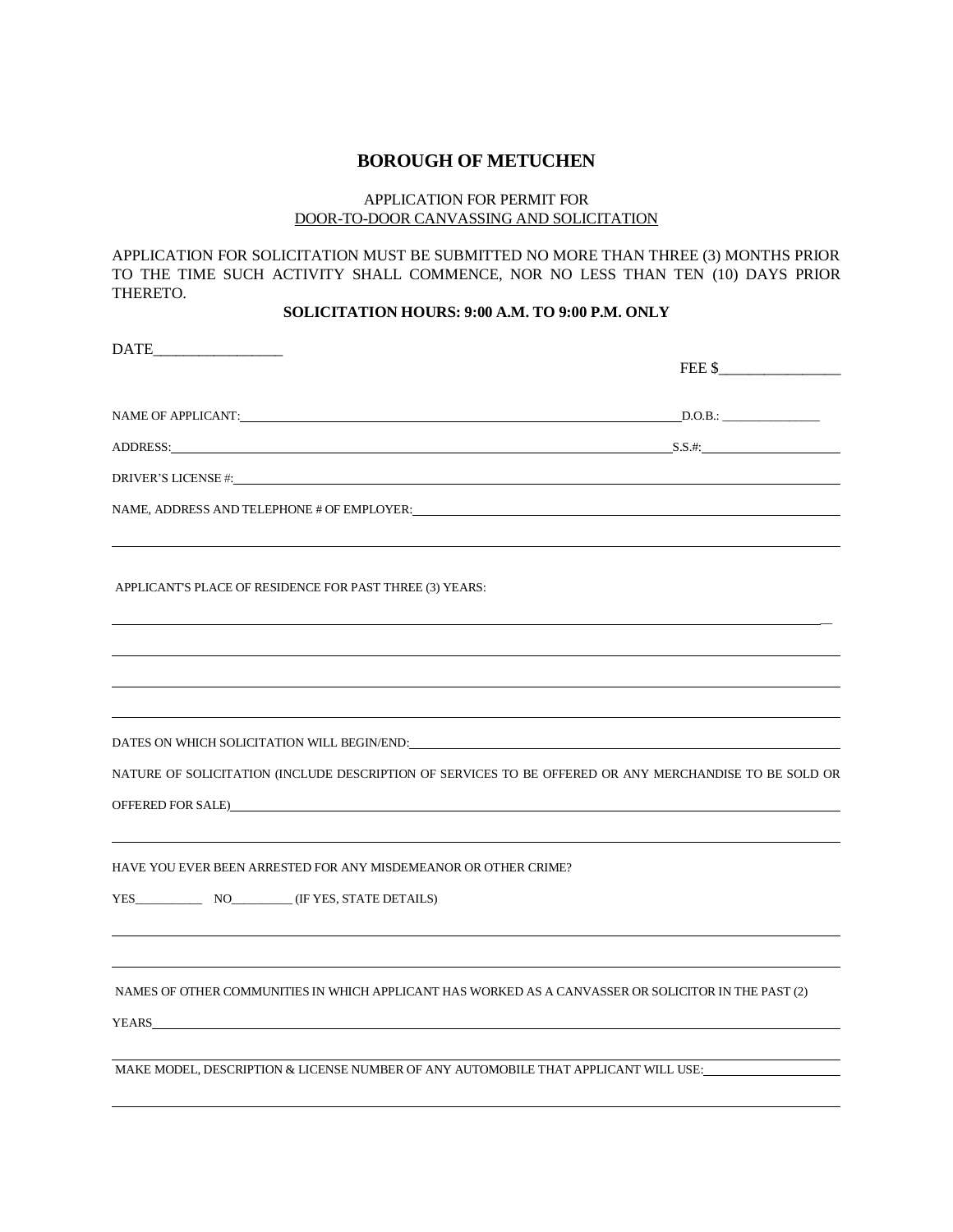| NAME THE SPECIFIC PURPOSE FOR WHICH ANY FUNDS WILL BE DEVOTED TO:___________________________________                                                                                                                           |             |  |
|--------------------------------------------------------------------------------------------------------------------------------------------------------------------------------------------------------------------------------|-------------|--|
| DESCRIPTION OR METHODS USED IN CONDUCTING SOLICITATION OF FUNDS: And the conduction of the conduction of the conduction of the conduction of the conduction of the conduction of the conduction of the conduction of the condu |             |  |
|                                                                                                                                                                                                                                |             |  |
| POLICE CHIEF                                                                                                                                                                                                                   | <b>DATE</b> |  |
| <u> 1989 - Johann Stoff, fransk kongresu i den forske forske forske forske forske forske forske forske forske for</u><br><b>MUNICIPAL CLERK</b>                                                                                | <b>DATE</b> |  |
|                                                                                                                                                                                                                                |             |  |